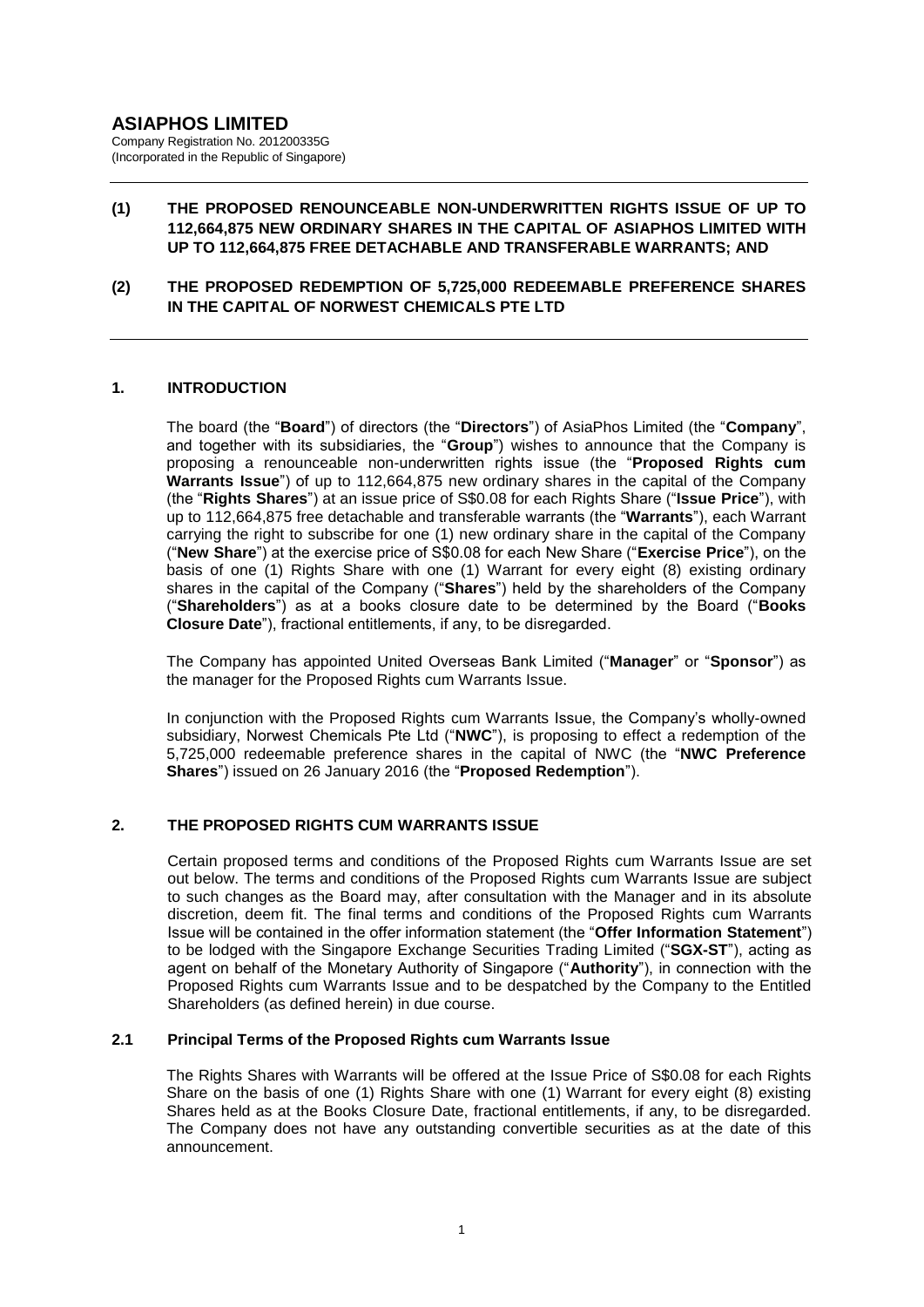Based on the issued share capital of the Company of 901,319,000 Shares as at the date of this announcement:

- (a) assuming that the Proposed Rights cum Warrants Issue is fully subscribed, 112,664,875 Rights Shares with 112,664,875 Warrants will be issued pursuant to the Proposed Rights cum Warrants Issue ("**Maximum Scenario**"); and
- (b) assuming that only the parties to the Irrevocable Deeds of Undertaking (and their Designated Nominees) (each as defined herein) subscribe for and pay in full, by way of acceptance or excess application in accordance with their respective Irrevocable Deeds of Undertaking and that the remaining Rights Shares with Warrants which are not the subject of the Irrevocable Deeds of Undertaking are not subscribed for, 109,062,500 Rights Shares with 109,062,500 Warrants will be issued pursuant to the Proposed Rights cum Warrants Issue ("**Minimum Scenario**").

Entitlements to subscribe for the Rights Shares with Warrants will be renounceable and are expected to be tradable on the Catalist Board ("**Catalist**") of the SGX-ST over a period to be determined by the Board in compliance with the SGX-ST Listing Manual Section B: Rules of Catalist ("**Catalist Rules**"). Entitled Shareholders will be at liberty to accept, decline or otherwise renounce or trade their provisional allotments of Rights Shares with Warrants and will be eligible to apply for additional Rights Shares with Warrants in excess of their provisional allotments under the Proposed Rights cum Warrants Issue.

The Rights Shares will be payable in full on acceptance and/or application, unless contemplated otherwise and as described below.

The Issue Price and the Exercise Price each represents a discount of approximately 20.8% to the closing price of S\$0.101 per Share on the date of this announcement.

#### **2.2 Principal Terms of the Warrants**

The Warrants will be issued free with the Rights Shares on the basis of one (1) Warrant for every one (1) Rights Share successfully subscribed for, fractional entitlements, if any, to be disregarded.

The Warrants will be immediately detachable from the Rights Shares upon issue and will be issued in registered form and constituted in an instrument by way of a deed poll (the "**Deed Poll**") that sets out the terms and conditions of the Warrants and which may from time to time be amended or supplemented. The Warrants will be listed and traded on Catalist under the book-entry (scripless) settlement system, upon the listing of and quotation for the Warrants on Catalist, subject to, *inter alia*, there being an adequate spread of holdings of the Warrants to provide for an orderly market in the Warrants. Each board lot of Warrants will consist of 100 Warrants or such other board lot size which the SGX-ST may require.

Each Warrant will, subject to the terms and conditions to be set out in the Deed Poll, carry the right to subscribe for one (1) New Share at the Exercise Price of S\$0.08 for each New Share within the period commencing on and including the date of issue of the Warrants and expiring at 5.00 p.m. on the date immediately preceding the third  $(3<sup>rd</sup>)$  anniversary of the date of issue of the Warrants (the "**Exercise Period**").

If such date falls on a day on which the register of members of the Company is closed or is not a market day, the last day of the Exercise Period shall be the immediately preceding market day on which the register of members of the Company remains open, but excluding such period(s) during which the register of warrantholders of the Company may be closed, subject to the terms and conditions of the Warrants as set out in the Deed Poll.

The Warrants that remain unexercised at the expiry of the Exercise Period shall lapse and cease to be valid for any purpose. The Exercise Price and the number of Warrants to be held by each holder of Warrants will be subject to adjustments under certain circumstances as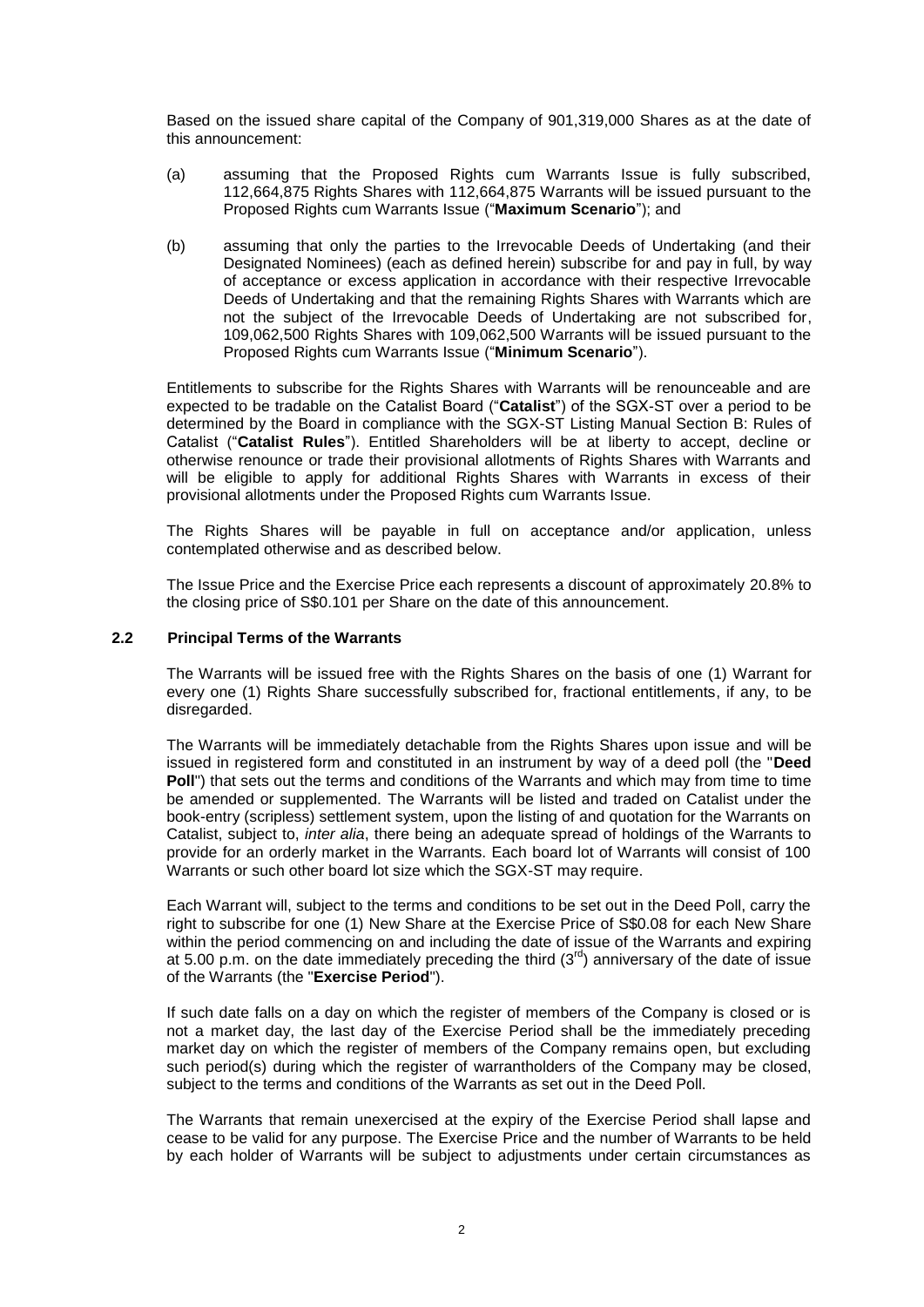provided for in the Deed Poll and appropriate announcements on the adjustments will be made by the Company.

#### **2.3 Status of the Rights Shares and the New Shares**

The Rights Shares shall, upon allotment and issue, rank *pari passu* in all respects with the then existing Shares for any dividends, rights, allotments or other distributions, the record date for which falls on or after the date of issue of the Rights Shares. The New Shares arising from the exercise of the Warrants shall, upon allotment and issue, rank *pari passu* in all respects with the then existing Shares for any dividends, rights, allotments or other distributions, the record date for which falls on or after the relevant exercise date of the Warrants.

For this purpose, "record date" means, in relation to any dividends, rights, allotments or other distributions, the date as at the close of business (or such other time as may be notified by the Company) on which Shareholders must be registered with the Company, the Company's share registrar, Boardroom Corporate & Advisory Services Pte. Ltd. (the "**Share Registrar**"), or The Central Depository (Pte) Limited ("**CDP**"), as the case may be, in order to participate in such dividends, rights, allotments or other distributions.

## **3. THE PROPOSED REDEMPTION**

## **3.1 Background of the NWC Preference Shares**

As announced by the Company on 26 January 2016, NWC has issued 5,725,000 NWC Preference Shares, at the issue price of S\$1.00 per NWC Preference Share, for an aggregate principal amount of S\$5,725,000 (the "**Principal Amount**").

The holders of the NWC Preference Shares (the "**NWC Investors**") and their shareholding proportions as at the date of this announcement are as set out in the table below:

| Number of NWC      | <b>Percentage of NWC</b> |
|--------------------|--------------------------|
| <b>Preference</b>  | <b>Preference Shares</b> |
| <b>Shares held</b> | held                     |
| 2,287,500          | 39.96%                   |
| 2,000,000          | 34.93%                   |
| 287,500            | 5.02%                    |
| 5,725,000          | 20.09%<br>100.00%        |
|                    | 1,150,000                |

#### **Notes:**

- (1) Dr. Ong is the Chief Executive Officer and Executive Director of the Company and is also a controlling Shareholder. His daughter, Ong Bee Pheng, is a Non-Executive Director of the Company. Dr. Ong is also a director and shareholder of Fica (Pte.) Ltd. ("**Fica**"), which is a controlling Shareholder. Dr. Ong holds 70% of the total number of issued shares in Fica, with the remaining 30% being held by his family members.
- (2) The shareholders of Astute Ventures are Ong Kwee Eng (a sibling of Dr. Ong), his spouse, Ng Siew Tin and his children, Ong Eng Hock Simon ("**Simon Ong**"), Ong Eng Siew Raymond ("**Raymond Ong**") and Ong Bee Kuan Melissa ("**Melissa Ong**"), each holding 20% of the total number of issued shares in Astute Ventures. Simon Ong is an Executive Director of the Company and Raymond Ong is a Non-Executive Director of the Company. Each of Ong Kwee Eng, Ng Siew Tin, Simon Ong, Raymond Ong and Melissa Ong is a controlling Shareholder.
- (3) Mr. Lim Chee Kian ("**Mr. Lim**") is the sole director and shareholder of Yi Prime. Neither Mr. Teo nor Mr. Lim is related to any Director and/or substantial Shareholder.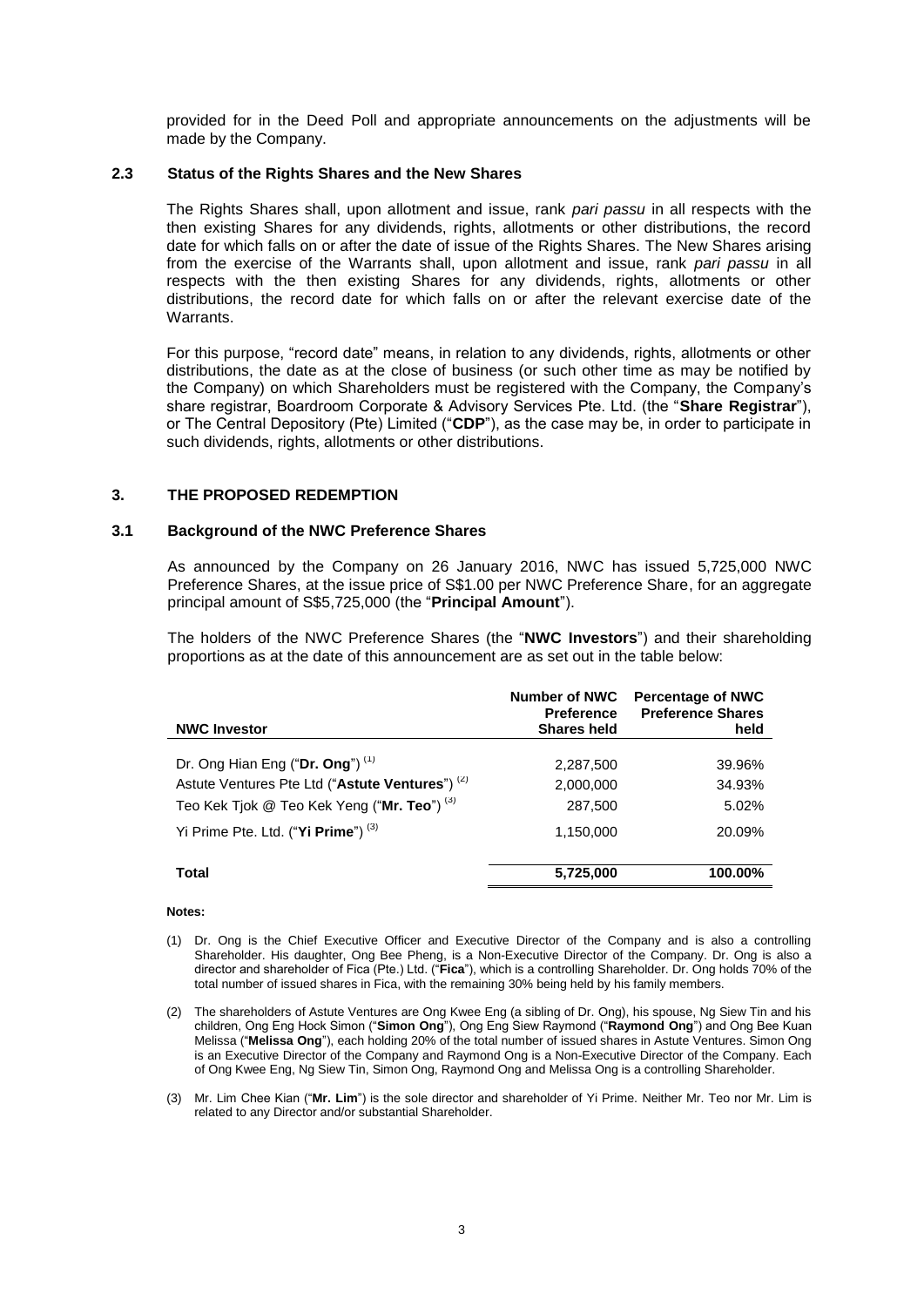## **3.2 Principal Terms of the Deed for Early Redemption**

In connection with the Proposed Redemption, the NWC Investors, NWC and the Company have today executed a deed under which it is agreed that, *inter alia*, an early redemption of the NWC Preference Shares will be effected ahead of the maturity date of the NWC Preference Shares of 26 January 2021 (the "**Deed for Early Redemption**").

The key terms of the Deed for Early Redemption are as follows:

- (i) each NWC Investor irrevocably agrees to the Proposed Redemption of the NWC Preference Shares at 100% of the Principal Amount, which shall be redeemed by NWC out of proceeds of a fresh issue of shares issued to the Company for the purpose of the Proposed Redemption and in accordance with the terms and conditions of the Deed for Early Redemption;
- (ii) accrued dividends in respect of the NWC Preference Shares will be payable in cash by NWC to the NWC Investors;
- (iii) the Proposed Redemption will be conditional upon the completion of the Proposed Rights cum Warrants Issue to the satisfaction of the Company and subject to such completion, the Proposed Redemption shall take place on the allotment and issuance date of the Rights Shares with Warrants under the Proposed Rights cum Warrants Issue (the "**Completion Date**");
- (iv) each NWC Investor will subscribe for the number of Rights Shares with Warrants and/or procure the subscription of and/or apply by way of excess application prior to the latest time and date for acceptance of and payment for the Rights Shares with Warrants under the Proposed Rights cum Warrants Issue ("**Closing Date**") as set out in the table below:

| <b>NWC Investor</b>    | <b>Number of Rights Shares to</b><br>be subscribed for to fully<br>redeem the NWC Preference<br><b>Shares</b> | <b>Number of Warrants attached</b><br>to the Rights Shares to be<br>subscribed for |
|------------------------|---------------------------------------------------------------------------------------------------------------|------------------------------------------------------------------------------------|
| Dr. Ong                | 28,593,750                                                                                                    | 28,593,750                                                                         |
| <b>Astute Ventures</b> | 25,000,000                                                                                                    | 25,000,000                                                                         |
| Mr. Teo                | 3,593,750                                                                                                     | 3,593,750                                                                          |
| Yi Prime               | 14,375,000                                                                                                    | 14,375,000                                                                         |
| Total:                 | 71,562,500                                                                                                    | 71,562,500                                                                         |

- (v) subject to each NWC Investor (and, where relevant such persons nominated by the NWC Investor (the "**Designated Nominees**")) performing its obligations in (iv) above and its respective Irrevocable Deed of Undertaking, the Company shall issue, allot and credit as fully paid-up such number of Rights Shares with Warrants to the respective NWC Investors (and, where relevant its Designated Nominee(s)) Provided That if the Proposed Rights cum Warrants Issue is oversubscribed and the Company is unable to issue in full such number of Rights Shares with Warrants to Mr. Teo and Mr. Lim (the Designated Nominee of Yi Prime), the value (based on the Issue Price) of the shortfall of such number of Rights Shares with Warrants required to fully redeem their respective NWC Preference Shares shall be paid in cash to them;
- (vi) Dr. Ong has nominated the other members of the OHE Group (as defined herein), being Fica and his family members, Kong Sou Hui Grace, Ong Bee Pheng and Ong Eng Keong as his Designated Nominees, whereas Yi Prime has nominated Mr. Lim, its sole shareholder and director, as its Designated Nominee; and
- (vii) the NWC Preference Shares shall be deemed to be cancelled upon (iv) and (v) having taken place.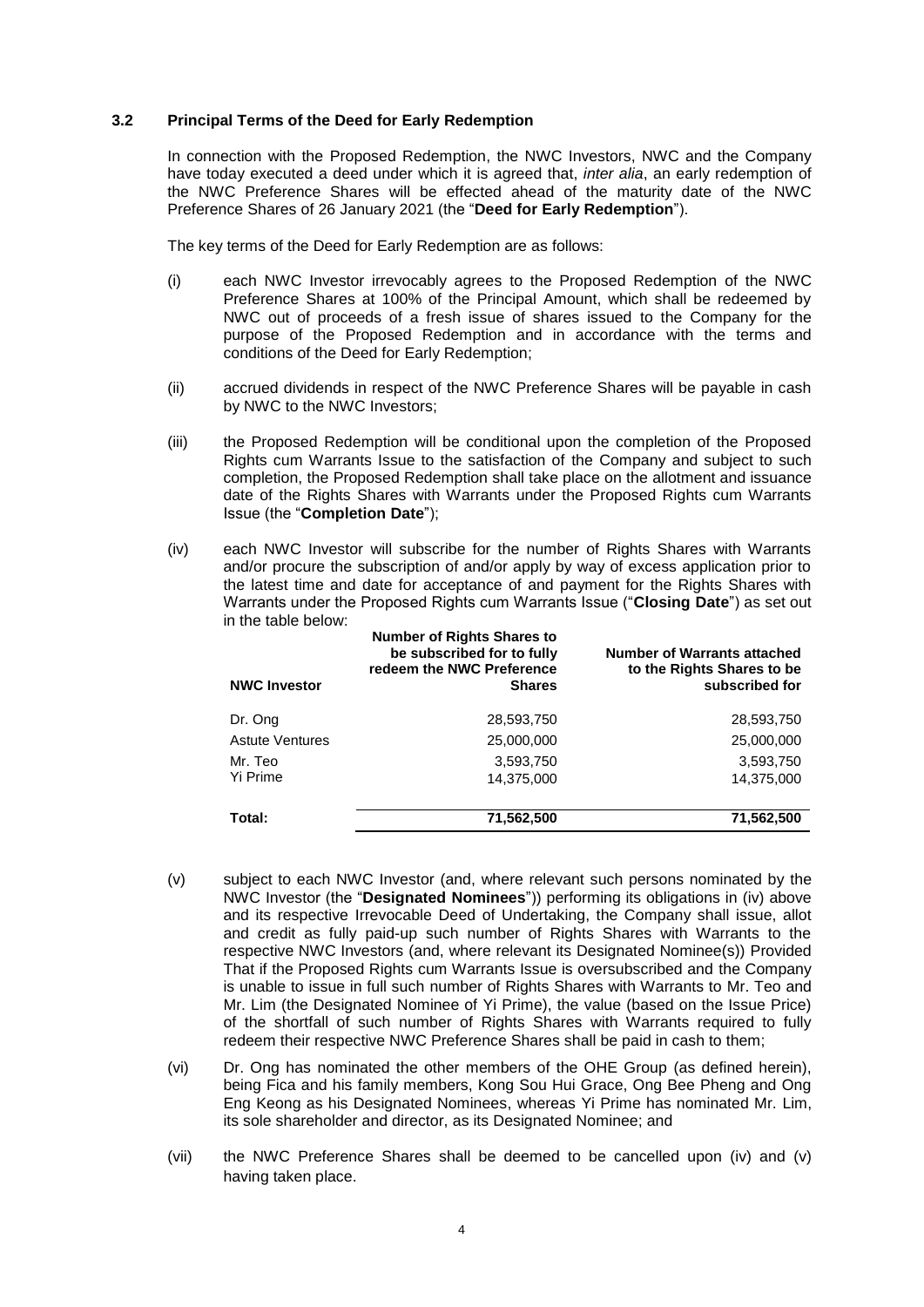## **3.3 Capitalisation of Intercompany Loan Balance Due from NWC**

Upon the completion of the Proposed Rights cum Warrants Issue and the Proposed Redemption, an amount of S\$5,725,000 will be owing by NWC to the Company. The Company intends to capitalise such intercompany loan balance payable by NWC to the Company in full on the Completion Date by way of subscribing for 5,725,000 new ordinary shares in the issued and paid-up share capital of NWC, following which the issued and paidup share capital of NWC comprising ordinary share capital of S\$35,442,607 and preference share capital of S\$5,725,000 will change to a resultant ordinary share capital of S\$41,167,607.

## **4. IRREVOCABLE DEEDS OF UNDERTAKING**

In connection with the Proposed Redemption and pursuant to the Deed for Early Redemption, the NWC Investors (and in the case of Yi Prime, including its Designated Nominee, Mr. Lim) have today executed the following irrevocable deeds of undertaking (the "**Irrevocable Deeds of Undertaking**") in favour of the Company and NWC.

#### **4.1 Dr. Ong**

As at the date of this announcement, Dr. Ong, Fica, and Dr. Ong's family members, namely, his spouse, Kong Sou Hui Grace, and his children, Ong Bee Pheng and Ong Eng Keong (collectively, the "**OHE Group**") own in aggregate 282,071,250 Shares, representing approximately 31.30% of the total issued Shares, details of which are as follows:

| <b>Member of the OHE</b><br>Group | <b>Number of Shares held</b> | Percentage of total<br><b>issued Shares</b> |
|-----------------------------------|------------------------------|---------------------------------------------|
| Dr. Ong                           | 8,021,684                    | 0.89%                                       |
| Fica                              | 205,025,455                  | 22.75%                                      |
| Kong Sou Hui Grace                | 10,208,037                   | 1.13%                                       |
| Ong Bee Pheng                     | 29,408,037                   | 3.26%                                       |
| Ong Eng Keong                     | 29,408,037                   | 3.26%                                       |
| Total:                            | 282,071,250                  | 31.30%                                      |

As at the date of this announcement, Dr. Ong also owns 2,287,500 NWC Preference Shares which are redeemable at a principal amount of S\$2,287,500, representing approximately 39.96% of the existing total number of issued NWC Preference Shares.

As announced by the Company on 22 December 2016, pursuant to a shareholder's loan agreement entered into between Dr. Ong and the Company on 21 December 2016 (the "**Shareholder's Loan Agreement**"), Dr. Ong has extended a loan of S\$1,000,000 to the Company, which is interest-free, unsecured and for a duration of six (6) months (the "**Dr. Ong Loan**").

Dr. Ong has executed a deed of undertaking in favour of the Company and NWC (the "**Dr. Ong Deed of Undertaking**"), pursuant to which he has unconditionally and irrevocably undertaken that he will, *inter alia*:

- (a) subscribe for, by way of acceptance, an aggregate of 35,258,903 Rights Shares with Warrants (the aggregate value of which is S\$2,820,712.24 based on the Issue Price) to be provisionally allotted to the members of the OHE Group on the basis of their respective shareholdings in the Company as set out above; and
- (b) subscribe for up to 30,834,847 Rights Shares with Warrants (the aggregate value of which is up to S\$2,466,787.76 based on the Issue Price) which are not taken up by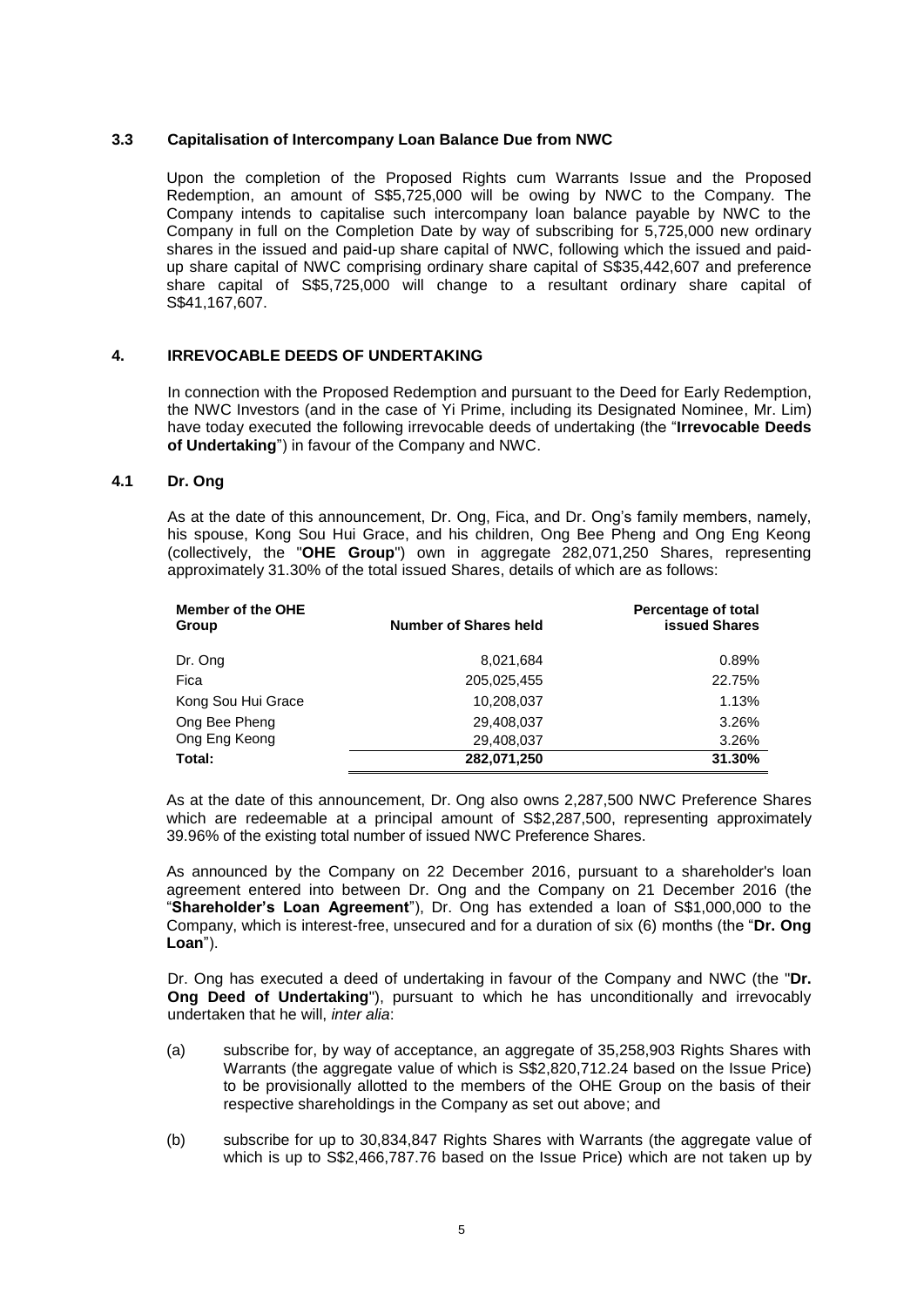the other Entitled Shareholders or their renouncees (the "**Excess Rights**") by way of excess application (subject to availability) (the "**Dr. Ong Excess Application**").

The Dr. Ong Excess Application will exclude the Rights Shares with Warrants to be subscribed for by Astute Ventures, Mr. Teo and the Designated Nominee of Yi Prime, Mr. Lim, pursuant to the Deed for Early Redemption and their respective Irrevocable Deeds of Undertaking provided to the Company and NWC (further details of which are set out below).

Pursuant to the Dr. Ong Deed of Undertaking, it is also agreed that the Company shall, on the Completion Date, apply and set off against the subscription monies otherwise payable by Dr. Ong and the other members of the OHE Group in respect of the subscription of the Rights Shares with Warrants and the Excess Rights, the following amounts and in the following order of priority:

- (i) the principal amount of S\$2,287,500 in respect of the NWC Preference Shares held by Dr. Ong to be redeemed under the Proposed Redemption; and
- (ii) the principal amount of S\$1,000,000 of the Dr. Ong Loan pursuant to the Shareholder's Loan Agreement to the extent required for payment of the aforementioned subscription monies. In the event that there is any remaining balance of the principal amount of the Dr. Ong Loan (after payment of the aggregate subscription monies for the Rights Shares with Warrants which Dr. Ong is obliged to subscribe for under the Dr. Ong Deed of Undertaking), such remaining balance shall be fully repaid by the Company out of a portion of the net proceeds of the Proposed Rights cum Warrants Issue, and the terms of the Shareholder's Loan Agreement shall be deemed to have been amended and varied accordingly.

Pursuant to the Dr. Ong Deed of Undertaking, Dr. Ong has acknowledged that (assuming the entire principal amount in (i) and (ii) above are applied and set off against the subscription monies otherwise payable by Dr. Ong and the other members of the OHE Group) the additional cash amount payable by Dr. Ong for the subscription of the Rights Shares with Warrants and the Excess Rights shall be a maximum of S\$2,000,000 (the "**Additional Financial Outlay**").

In view of the above, Dr. Ong has agreed to procure the delivery to the Company and the Sponsor of a confirmation in form and substance and/or from a bank acceptable to the Company that he has sufficient financial resources to satisfy the Additional Financial Outlay.

# **4.2 Astute Ventures**

As at the date of this announcement, Astute Ventures owns 245,025,455 Shares, representing approximately 27.19% of the total issued Shares, and 2,000,000 NWC Preference Shares, representing approximately 34.93% of the total issued NWC Preference Shares.

Astute Ventures has executed a deed of undertaking in favour of the Company and NWC (the "**AV Deed of Undertaking**") pursuant to which it has unconditionally and irrevocably undertaken that it will subscribe for 25,000,000 Rights Shares with Warrants (the aggregate value of which is S\$2,000,000 based on the Issue Price).

In view of the above, the full amount of subscription monies payable by Astute Ventures in connection with its subscription of 25,000,000 Rights Shares with Warrants pursuant to the AV Deed of Undertaking shall be fully set-off against the principal amount of the NWC Preference Shares held by it and which will be otherwise be payable by NWC to Astute Ventures under the Proposed Redemption.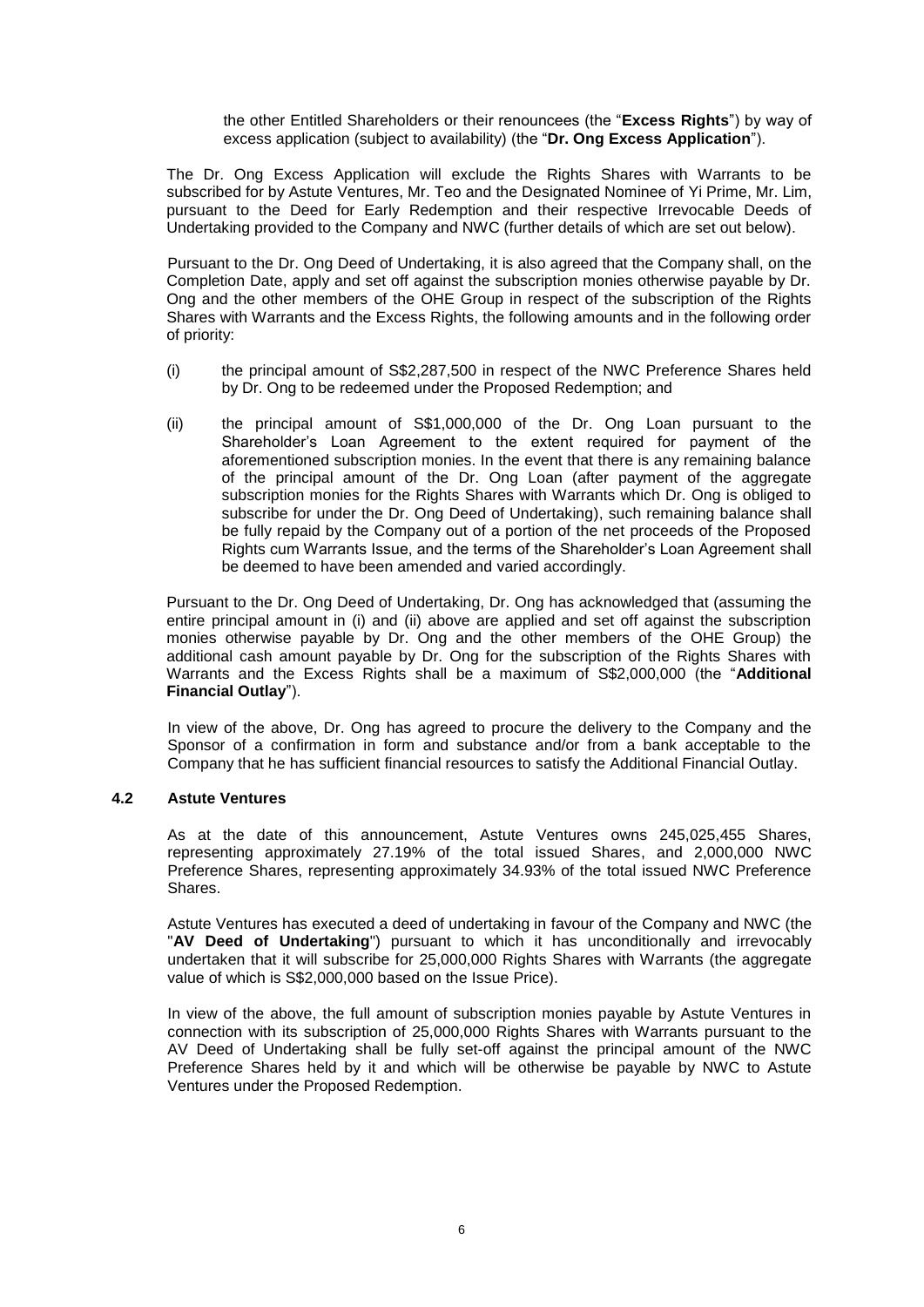## **4.3 Mr. Teo**

As at the date of this announcement, Mr. Teo owns 280,000 Shares, representing approximately 0.03% of the total issued Shares, and 287,500 NWC Preference Shares, representing approximately 5.02% of the total issued NWC Preference Shares.

Mr. Teo has executed a deed of undertaking in favour of the Company and NWC (the "**Teo Deed of Undertaking**") pursuant to which he has unconditionally and irrevocably undertaken that he will, *inter alia*:

- (a) subscribe in full for his *pro-rata* entitlement of 35,000 Rights Shares with Warrants (the aggregate value of which is S\$2,800 based on the Issue Price); and
- (b) by way of excess application, subscribe for 3,558,750 Rights Shares with Warrants (the aggregate value of which is S\$284,700 based on the Issue Price).

In view of the above, assuming that the Proposed Rights cum Warrants Issue is not oversubscribed, the full amount of subscription monies payable by Mr. Teo in connection with his subscription of Rights Shares with Warrants pursuant to the Teo Deed of Undertaking shall be fully set off against the principal amount of the NWC Preference Shares held by him and which will otherwise be payable by NWC to Mr. Teo under the Proposed Redemption.

In the event that the Proposed Rights cum Warrants Issue is oversubscribed and there are insufficient Rights Shares with Warrants to satisfy the allotment and issuance to Mr. Teo of the full number of Excess Rights under his excess application, Mr. Teo has agreed, pursuant to the Teo Deed of Undertaking, that the value (based on the Issue Price) of the shortfall of Rights Shares with Warrants required to fully redeem his NWC Preference Shares shall be paid in cash to him.

#### **4.4 Yi Prime and Mr. Lim**

As at the date of this announcement, Mr. Lim owns 3,200,000 Shares, representing approximately 0.36% of the total issued Shares, and Yi Prime owns 1,150,000 NWC Preference Shares, representing approximately 20.09% of the total issued NWC Preference Shares.

Yi Prime and Mr. Lim have jointly executed a deed of undertaking in favour of the Company and NWC (the "**Yi Prime and Lim Deed of Undertaking**") pursuant to which they have unconditionally and irrevocably undertaken that Mr. Lim shall:

- (a) subscribe in full for his *pro-rata* entitlement of 400,000 Rights Shares with Warrants (the aggregate value of which is S\$32,000 based on the Issue Price); and
- (b) by way of excess application, subscribe for 13,975,000 Rights Shares with Warrants (the aggregate value of which is S\$1,118,000 based on the Issue Price).

In view of the above, assuming that the Proposed Rights cum Warrants Issue is not oversubscribed, the full amount of subscription monies payable by Mr. Lim in connection with his subscription of Rights Shares with Warrants pursuant to the Yi Prime and Lim Deed of Undertaking shall be fully set off against the principal amount of the NWC Preference Shares held by Yi Prime and which will otherwise be payable by NWC to Yi Prime under the Proposed Redemption.

In the event that the Proposed Rights cum Warrants Issue is oversubscribed and there are insufficient Rights Shares with Warrants to satisfy the allotment and issuance to Mr. Lim of the full number of Excess Rights under his excess application, Yi Prime and Mr. Lim have agreed, pursuant to the Yi Prime and Lim Deed of Undertaking, that the value (based on the Issue Price) of the shortfall of Rights Shares with Warrants required to fully redeem Yi Prime's NWC Preference Shares shall be paid in cash to Yi Prime.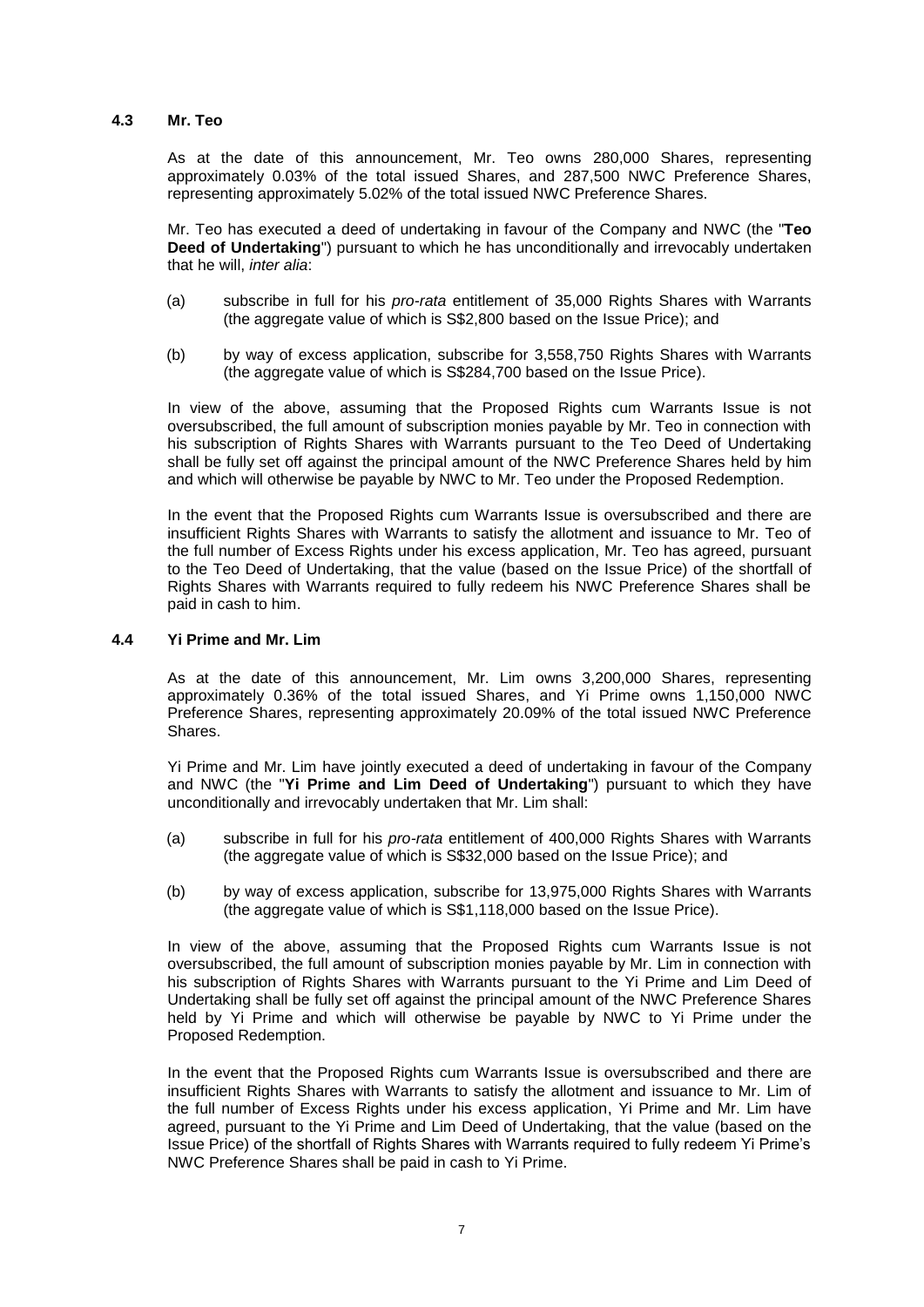## **4.5 No underwriting by financial institution**

On the basis of the Deed for Early Redemption and the Irrevocable Deeds of Undertaking, the Company has decided to proceed with the Proposed Rights cum Warrants Issue on the basis that it will not be underwritten by any financial institution.

#### **5. RATIONALE FOR THE PROPOSED RIGHTS CUM WARRANTS ISSUE AND USE OF PROCEEDS**

The Proposed Rights cum Warrants Issue is intended to raise funds to strengthen the Group's financial position by increasing its capital base and also reducing the gearing of the Group through the Proposed Redemption. Based on the unaudited financial statements of the Group for the nine-month period ended 30 September 2016, the Group was in a net current liabilities position of approximately S\$4.04 million. The net cash proceeds (after deducting estimated expenses) from the Proposed Rights cum Warrants Issue, together with the Proposed Redemption, is expected to result in an improvement in the working capital position of the Group.

The Proposed Rights cum Warrants Issue will also provide Shareholders with an opportunity to maintain their equity participation in the Company. As and when the Warrants are exercised, the Group's financial position will be improved further.

For illustration purposes:

- (a) Under the Maximum Scenario, the estimated net proceeds from the Proposed Rights cum Warrants Issue, after deducting estimated expenses of approximately S\$0.30 million, is expected to be approximately S\$8.71 million. The Company intends to utilise such proceeds as follows:
	- (i) S\$5,725,000 for the Proposed Redemption;
	- (ii) S\$1.0 million for the repayment of the Dr. Ong Loan; and
	- (iii) the balance of approximately S\$1.99 million for the Group's general and corporate working capital purposes, including but not limited to the Group's operating costs.
- (b) Under the Minimum Scenario, the estimated net proceeds from the Proposed Rights cum Warrants Issue, after deducting estimated expenses of approximately S\$0.30 million, is expected to be approximately S\$8.42 million. The Company intends to utilise such proceeds as follows:
	- (i) S\$5,725,000 for the Proposed Redemption;
	- (ii) S\$1.0 million for the repayment of the Dr. Ong Loan; and
	- (iii) the balance of approximately S\$1.70 million for the Group's general and corporate working capital purposes, including but not limited to the Group's operating costs.

Assuming the maximum number of 112,664,875 Warrants are issued and in the event that all Warrants are exercised, the Company will raise gross proceeds of approximately S\$9.01 million. The Company intends to utilise the proceeds received from the exercise of Warrants (the "**Warrants Proceeds**") for its general corporate and working capital requirements and/or such other purposes as the Directors may in their absolute discretion deem fit.

Pending deployment of the net proceeds for the Proposed Rights cum Warrants Issue and the Warrants Proceeds (as and when the Warrants are exercised), such proceeds may, subject to relevant laws and regulations, be deposited with banks and/or financial institutions, and/or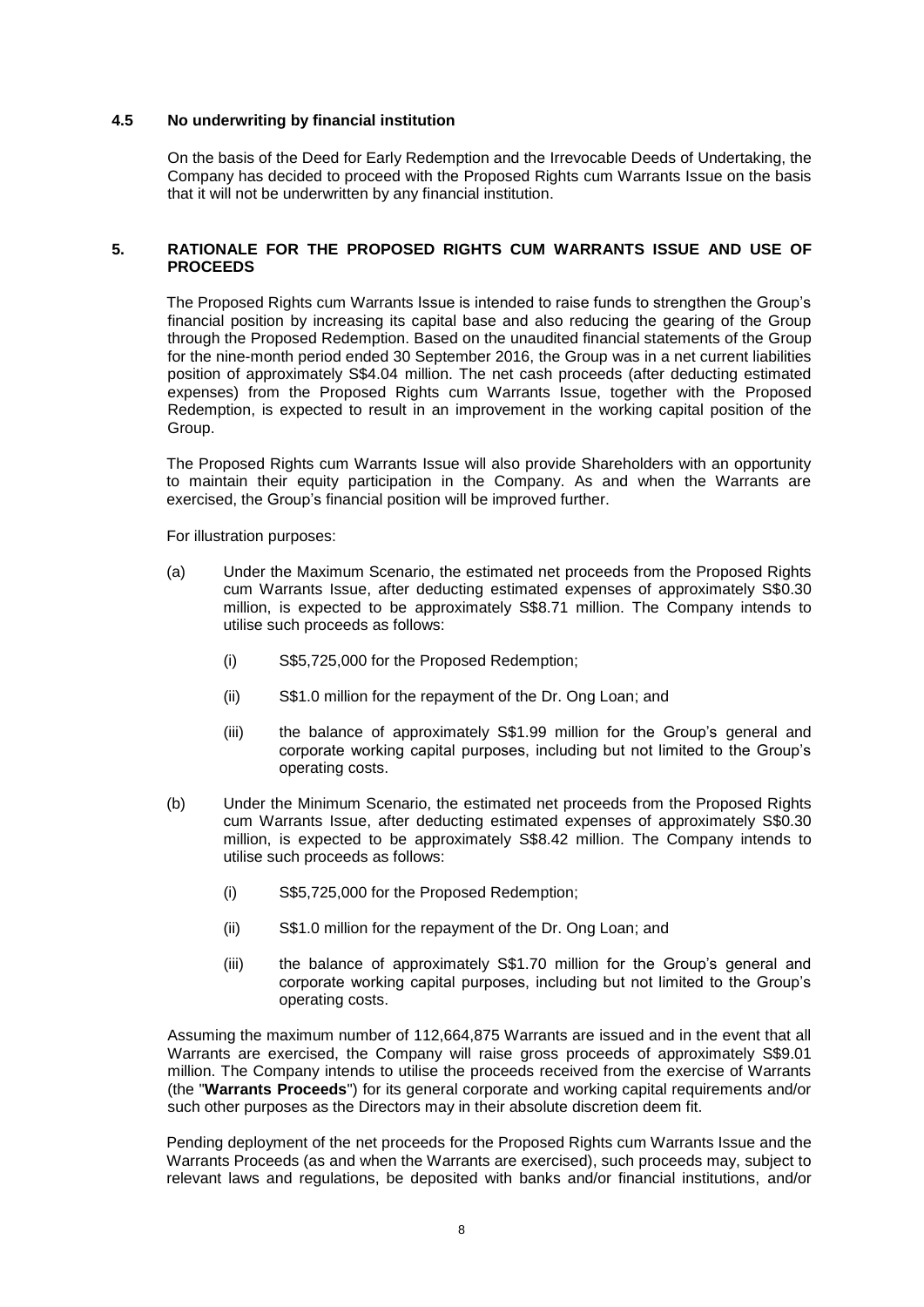used for repayment of short-term borrowings and/or used for any other purpose on a shortterm basis as the Board may, in its absolute discretion, deem fit.

The Company will make periodic announcements on the utilisation of the net proceeds for the Proposed Rights cum Warrants Issue *via* SGXNET as and when such funds are materially utilised. The Company will also provide a status report on the use of such proceeds in the annual reports of the Company. Where there is any material deviation from the stated use of proceeds, the Company will announce the reasons for such deviations.

# **6. CONFIRMATION BY THE SECURITIES INDUSTRY COUNCIL**

## **6.1 Interests of the OHE Group and the OKE Group**

As at the date of this announcement:

- (a) the OHE Group owns in aggregate approximately 31.30% of the total issued Shares; and
- (b) Ong Kwee Eng (who is Dr. Ong's brother), Astute Ventures, Ong Kwee Eng's family members, namely his spouse, Ng Siew Tin, and his children, Simon Ong, Raymond Ong, Melissa Ong, and spouse of Raymond Ong, Lina Alamsjah (collectively, the "**OKE Group**") own in aggregate approximately 31.13% of the total issued Shares.

## **6.2 Confirmation by the Securities Industry Council**

In connection with the Proposed Rights cum Warrants Issue and in view of the Dr. Ong Deed of Undertaking and the AV Deed of Undertaking, the Company had obtained confirmation from the Securities Industry Council that neither the OHE Group nor the OKE Group will be required to make a mandatory offer for the Company as contemplated under Rule 14 of the Singapore Code on Take-overs and Mergers as a result of their subscribing for the Rights Shares with Warrants and the exercise of the Warrants to be issued thereunder.

# **7. CONDITIONS FOR THE PROPOSED RIGHTS CUM WARRANTS ISSUE**

# **7.1 Approvals**

The Proposed Rights cum Warrants Issue is subject to, *inter alia*, the following:

- (a) the receipt of the listing and quotation notice from the SGX-ST for the dealing in, listing of and quotation for the Rights Shares, the Warrants and the New Shares on Catalist;
- (b) the lodgment of the Offer Information Statement, together with all other accompanying documents (if applicable) in respect of the Proposed Rights cum Warrants Issue with the SGX-ST, acting as an agent on behalf of the Authority; and
- (c) the receipt of the other necessary consents, approvals and waivers required from any person, financial institution or regulatory body or authority of Singapore or elsewhere under any and all agreements applicable to the Company and/or applicable laws for the Proposed Rights cum Warrants Issue and to give effect to the Proposed Rights cum Warrants Issue being obtained and not having been revoked or amended.

An application will be made to the SGX-ST, through the Sponsor, for the listing and quotation of the Rights Shares, the Warrants and the New Shares on Catalist.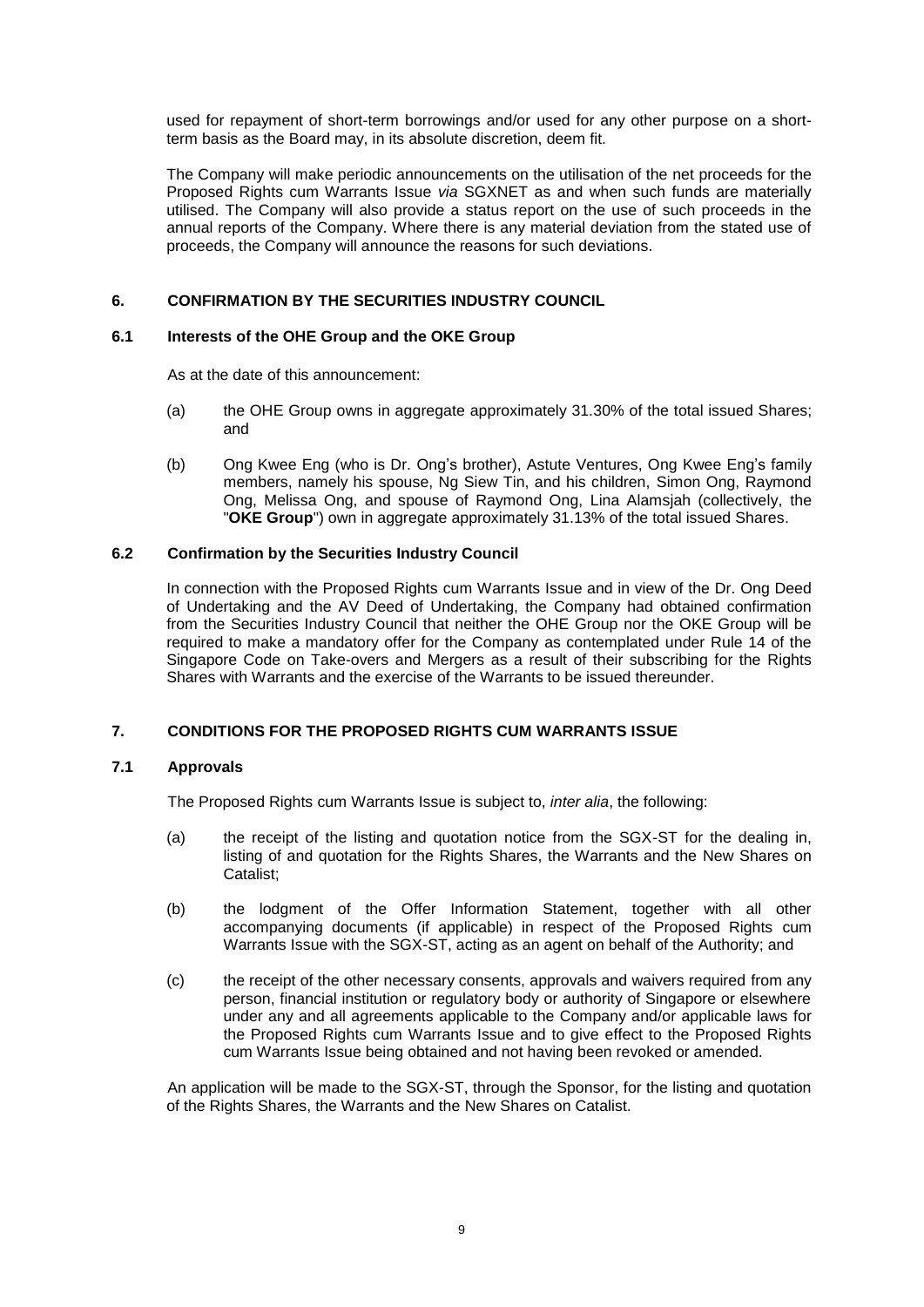# **7.2 General Mandate**

The Proposed Rights cum Warrants Issue will be made pursuant to the authority under the general share issue mandate granted by the Shareholders at the annual general meeting of the Company held on 29 April 2016, pursuant to Section 161 of the Companies Act, Chapter 50 of Singapore and Rule 806(2) of the Catalist Rules.

# **8. WORKING CAPITAL**

The Board is of the opinion that:

- (i) after taking into consideration the present banking facilities and operating cash flows of the Group, the working capital available to the Group is sufficient to meet its present requirements; and
- (ii) after taking into consideration the present banking facilities and operating cash flows of the Group as well as the Net Proceeds, the working capital available to the Group is sufficient to meet its present requirements.

# **9. ELIGIBILITY TO PARTICIPATE IN THE PROPOSED RIGHTS CUM WARRANTS ISSUE**

# **9.1 Eligibility to Participate**

The Company proposes to provisionally allot the Rights Shares with Warrants to all Shareholders who are eligible to participate in the Proposed Rights cum Warrants Issue the (the "**Entitled Shareholders**"), comprising Entitled Depositors and Entitled Scripholders (each as defined herein), on the basis of their shareholdings as at the Books Closure Date. Entitled Shareholders will be entitled to participate in the Proposed Rights cum Warrants Issue and receive the Offer Information Statement together with the appropriate application forms and accompanying documents at their respective Singapore addresses as maintained with the records of the CDP or the Share Registrar, as the case may be.

Fractional entitlements, if any, to the Rights Shares with Warrants will be disregarded and will, together with the provisional allotments which are not taken up or allotted for any reason, be aggregated and allotted to satisfy excess applications (if any), or disposed of or otherwise dealt with in such manner as the Board may, in its absolute discretion, deem fit.

# **9.2 Entitled Depositors**

Entitled Depositors are Shareholders with Shares standing to the credit of their securities accounts (the "**Securities Account**") with CDP and whose registered addresses with CDP are in Singapore as at the Books Closure Date or who have provided CDP with addresses in Singapore for the service of notices and documents not later than 5.00 p.m. (Singapore time) on the date falling three (3) Market Days<sup>1</sup> prior to the Books Closure Date (the "Entitled **Depositors**").

Entitled Depositors will be provisionally allotted the Rights Shares with Warrants on the basis of the number of Shares standing to the credit of their Securities Accounts as at 5.00 p.m. (Singapore time) on the Books Closure Date.

# **9.3 Entitled Scripholders**

1 1 Entitled Scripholders are Shareholders whose (i) share certificates are not deposited with CDP, (ii) Shares are registered in their own names, and (iii) registered addresses with the Share Registrar are in Singapore as at the Books Closure Date or who have provided the

<sup>&</sup>quot;**Market Day**" means a day on which the SGX-ST is open for trading in securities.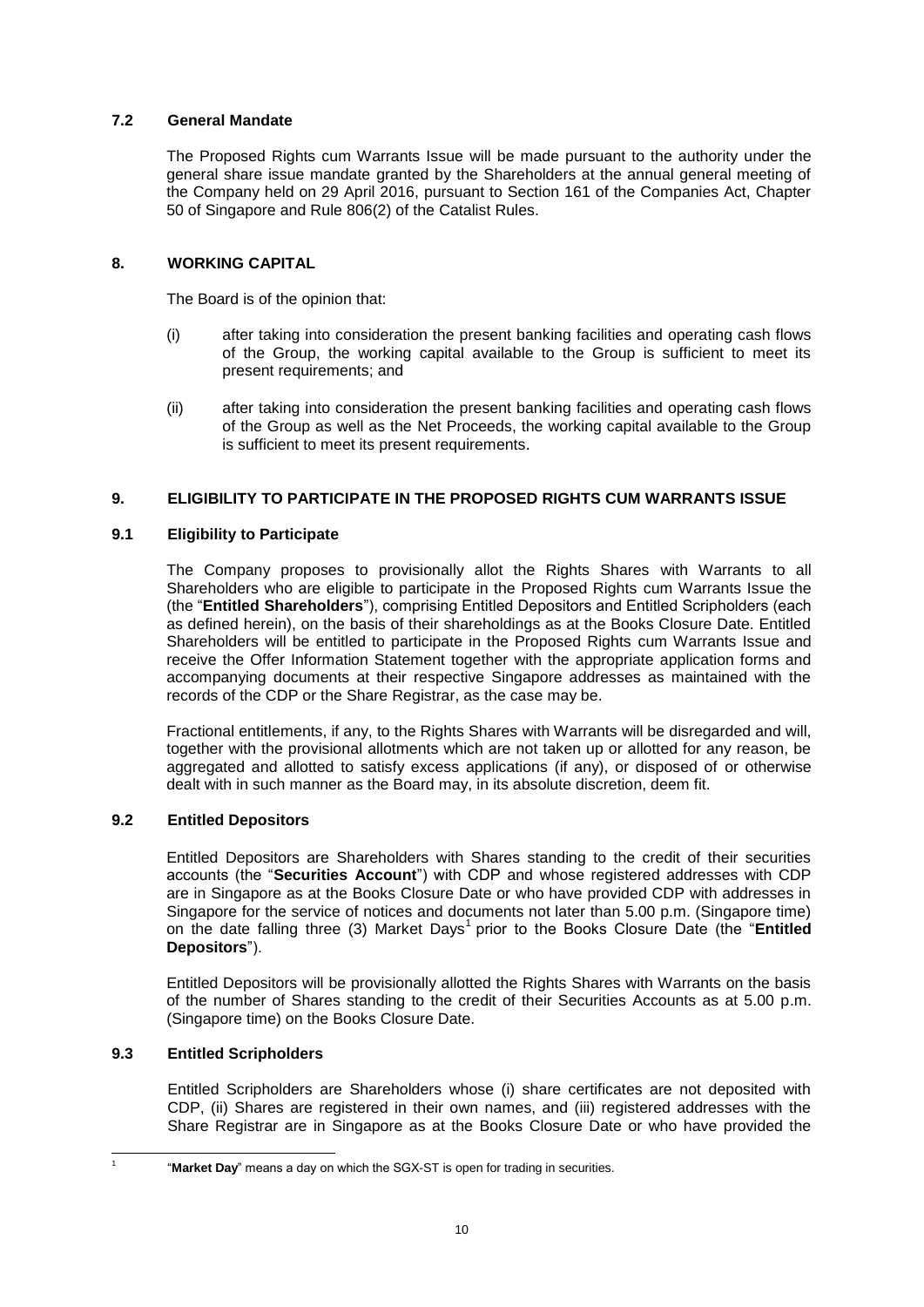Share Registrar with addresses in Singapore for the service of notices and documents not later than 5.00 p.m. (Singapore time) on the date falling three (3) Market Days prior to the Books Closure Date, and who have tendered to the Share Registrar valid transfers of their Shares and the certificates relating thereto for registration up to the Books Closure Date (the "**Entitled Scripholders**").

Entitled Scripholders will have to submit duly completed and stamped transfers in respect of Shares not registered in the name of CDP, together with all relevant documents of title, so as to be received up to 5.00 p.m. (Singapore time) on the Books Closure Date by the Share Registrar, in order to be registered to determine provisional allotments of Rights Shares with Warrants.

#### **9.4 Foreign Shareholders**

The distribution of the Offer Information Statement and its accompanying documents may be prohibited or restricted (either absolutely or subject to various securities laws requirements, whether legal or administrative, being complied with) in certain jurisdictions under the relevant securities laws of those jurisdictions. For practical reasons and in order to avoid any violation of the securities legislation applicable in jurisdictions other than Singapore, the Offer Information Statement and its accompanying documents will NOT be despatched to Shareholders with registered addresses outside Singapore and who have not, at least three (3) Market Days prior to the Books Closure Date, provided CDP or the Share Registrar, as the case may be, with addresses in Singapore for the service of notices and documents (the "**Foreign Shareholders**") and accordingly, the Rights Shares with Warrants will NOT be offered to Foreign Shareholders.

The Offer Information Statement and its accompanying documents will not be despatched, lodged, registered or filed in any jurisdiction other than Singapore. Accordingly, Foreign Shareholders will not be entitled to participate in the Proposed Rights cum Warrants Issue. As Foreign Shareholders will not be entitled to participate in the Proposed Rights cum Warrants Issue, no provisional allotment of Rights Shares with Warrants will be made to Foreign Shareholders and no purported acceptance thereof or application for any excess Rights Shares with Warrants therefor by any Foreign Shareholder will be valid.

The Offer Information Statement and its accompanying documents will also NOT be despatched to persons purchasing entitlements to Rights Shares with Warrants through the book-entry (scripless) settlement system if their registered addresses with CDP are outside Singapore (the "**Foreign Purchasers**"). Foreign Purchasers may not accept any "nil-paid" rights credited to their Securities Account unless the Company and its counsel are satisfied that such action would not result in the contravention of any registration or other legal requirement in any jurisdiction.

Entitlements to Rights Shares with Warrants which would otherwise have been provisionally allotted to Foreign Shareholders will, if practicable to do so and at the absolute discretion of the Company, be sold "nil-paid" on Catalist, as soon as practicable, after dealings in the provisional allotments of Rights Shares with Warrants commence. Such sales may, however, only be effected if the Company, in its absolute discretion, determines that a premium can be obtained from such sales, after taking into account expenses to be incurred in relation thereto. The net proceeds from all such sales, after deduction of all expenses therefrom, will be pooled and thereafter distributed to Foreign Shareholders in proportion to their respective shareholdings or, as the case may be, the number of Shares entered against their names in the depository register maintained by CDP as at the Books Closure Date and sent to them at their own risk by ordinary post. If the amount of net proceeds to be distributed to any single Foreign Shareholder is less than S\$10.00, such amount shall be dealt with as the Board may, in its absolute discretion, deem fit in the interests of the Company and no Foreign Shareholder shall have any claim whatsoever against the Company, the Manager and/or CDP in connection therewith.

Where the provisional allotments of Rights Shares with Warrants are sold "nil-paid" on Catalist, they will be sold at such price or prices as the Company may, in its absolute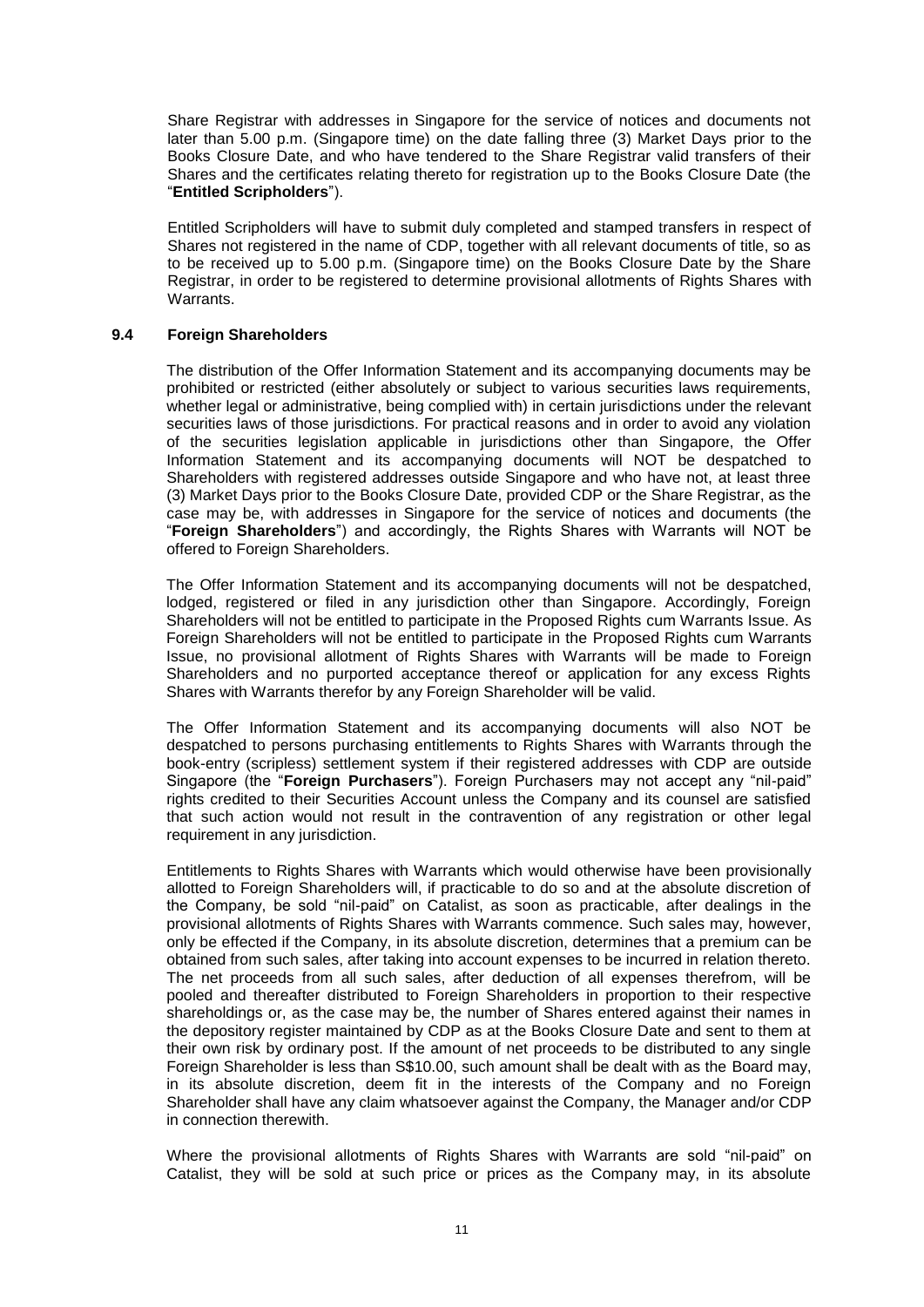discretion, decide and no Foreign Shareholder shall have any claim whatsoever against the Company, the Manager, CDP, the Share Registrar and/or their respective officers in connection therewith. If such provisional allotments of Rights Shares with Warrants cannot be sold or are not sold on Catalist as aforesaid for any reason by such time as the SGX-ST shall have declared to be the last day for trading in the provisional allotments of Rights Shares with Warrants, the new Shares represented by such provisional allotments will be allotted and issued to satisfy applications for excess Rights Shares with Warrants or disposed of or dealt with in such manner as the Board may, in its absolute discretion, deem fit in the interests of the Company and no Foreign Shareholder shall have any claim whatsoever against the Company, the Manager, CDP, the Share Registrar and/or their respective officers in connection therewith.

**SHAREHOLDERS WITH REGISTERED ADDRESSES OUTSIDE SINGAPORE WHO WISH TO PARTICIPATE IN THE PROPOSED RIGHTS CUM WARRANTS ISSUE MAY PROVIDE AN ADDRESS IN SINGAPORE FOR THE SERVICE OF NOTICES AND DOCUMENTS BY NOTIFYING IN WRITING, AS THE CASE MAY BE, (I) THE CENTRAL DEPOSITORY (PTE) LIMITED AT 9 NORTH BUONA VISTA DRIVE, #01- 19/20 THE METROPOLIS TOWER 2, SINGAPORE 138588 OR (II) ASIAPHOS LIMITED C/O THE SHARE REGISTRAR, BOARDROOM CORPORATE & ADVISORY SERVICES PRIVATE LIMITED, AT 50 RAFFLES PLACE, #32-01 SINGAPORE LAND TOWER, SINGAPORE 048623, IN EACH CASE, AT LEAST THREE (3) MARKET DAYS PRIOR TO THE BOOKS CLOSURE DATE.**

#### **9.5 Provisional Allotments and Excess Applications**

Entitled Shareholders will be at liberty to accept in full or in part, decline or otherwise renounce or, in the case of Entitled Depositors only, trade (during the "nil-paid" rights trading period prescribed by the SGX-ST) their provisional allotments of the Rights Shares with Warrants and will also be eligible to apply for Rights Shares with Warrants in excess of their provisional allotments under the Proposed Rights cum Warrants Issue.

Entitlements which are not allotted or taken up for any reason (including any fractions of a Rights Share (with one (1) Warrant)) will be aggregated and issued to satisfy applications, if any, for excess Rights Shares with Warrants or otherwise disposed of or dealt with in such manner as the Board may, in its absolute discretion, deem fit in the interests of the Company.

Fractional entitlements to the Rights Shares with Warrants, if any, will be disregarded in arriving at the Entitled Shareholders' entitlements and will, together with the provisional allotments of Rights Shares with Warrants which are not taken up for any reason, be aggregated and allotted to satisfy excess applications for excess Rights Shares with Warrants (if any), or be disposed of or otherwise dealt with in such manner as the Board may in its absolute discretion, deem fit for the benefit of the Company subject to applicable laws and the Catalist Rules.

In the allotment of excess Rights Shares with Warrants, preference will be given to Entitled Shareholders for rounding of odd lots, and the Directors and substantial Shareholders who have control or influence over the Company in connection with the day-to-day affairs of the Group or the terms of the Proposed Rights cum Warrants Issue, or have representation (direct or through a nominee) on the Board will rank last in priority for the rounding of odd lots and allotment of excess Rights Shares with Warrants.

The procedures for, and the terms and conditions applicable to, acceptances, renunciation and/or sales of the provisional allotments of the Rights Shares with Warrants and for the applications for excess Rights Shares with Warrants, including each different mode of acceptance or application and payment, will be contained in the Offer Information Statement and the relevant application forms.